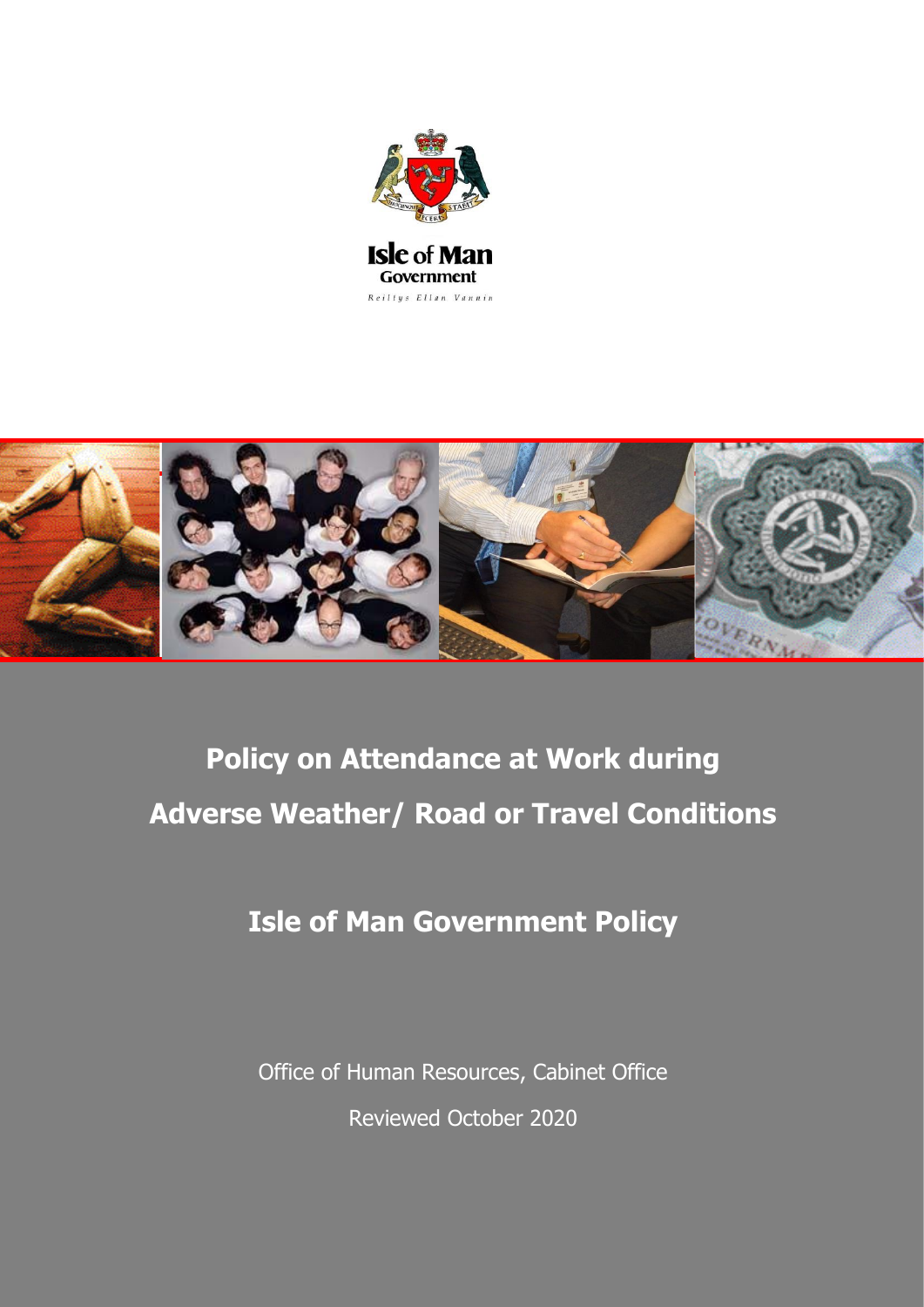### **Policy on Attendance at Work during Adverse Weather/ Road or Travel Conditions**

#### **1. Introduction**

The Isle of Man Government seeks to provide a safe and healthy work environment for its staff in order to support the highest possible level of attendance at work. As staff absence has a significant effect on the ability of Government to provide services and on the workload and morale of other staff, managers have a duty to ensure that absence is kept to a minimum. Even when external factors such as adverse weather/road conditions occur, employees have a duty to make every reasonable effort to attend for work as a condition of their appointment, with any failure to do so being treated fairly and consistently across the Public Service.

#### **2. Scope**

This policy applies to all staff employed by the Isle of Man Government<sup>1</sup>, whether full-time, part-time or limited term, excluding bank, relief, agency and supply staff (unless they have been offered and accepted a work assignment on the day/s in question). Certain areas may have local arrangements with regard to attendance at work during adverse weather conditions as well as local arrangements in place should staff not be able to return home from their place of work. Staff should be made aware of these additional arrangements on joining the organisation.

In extreme weather conditions the Government Emergency plan may be invoked.

#### **3. Aim**

1

The aim of this policy is to provide a procedure for attendance at work in times of adverse weather conditions, whilst making every effort to safeguard the health, safety and welfare of employees.

#### **4. Principles**

- a. Employees should understand that they have a clear obligation under their terms of employment to attend for work and that this is not a matter about which they can exercise discretion;
- b. Employees/staff have a duty to make every effort to attend for work. Government acknowledges that no employee should be required to travel to work by vehicle or on foot when the weather/road conditions are so bad that to do so might place the employee, (and possibly others) in danger. Nonetheless, all employees have an obligation to contact a nominated manager or supervisor in their employing authority in accordance with the established procedures for reporting unexpected absences to discuss the situation if they feel they will be unable to attend their normal place of work at their scheduled start time due to adverse weather, road or travel conditions. Failure to contact the workplace, without reasonable cause, will be treated as an unauthorised absence.
- c. Where possible, if travel to the workplace is not feasible, the employee/ staff member should be encouraged by their line manager to work from home where practical, or from other suitable alternative premises, if facilities exist for them to do so, and provided they can be accessed.

<sup>&</sup>lt;sup>1</sup> For the purposes of this document "Isle of Man Government" or "Government" is taken to mean all 'designated bodies' as defined within the Financial Regulations.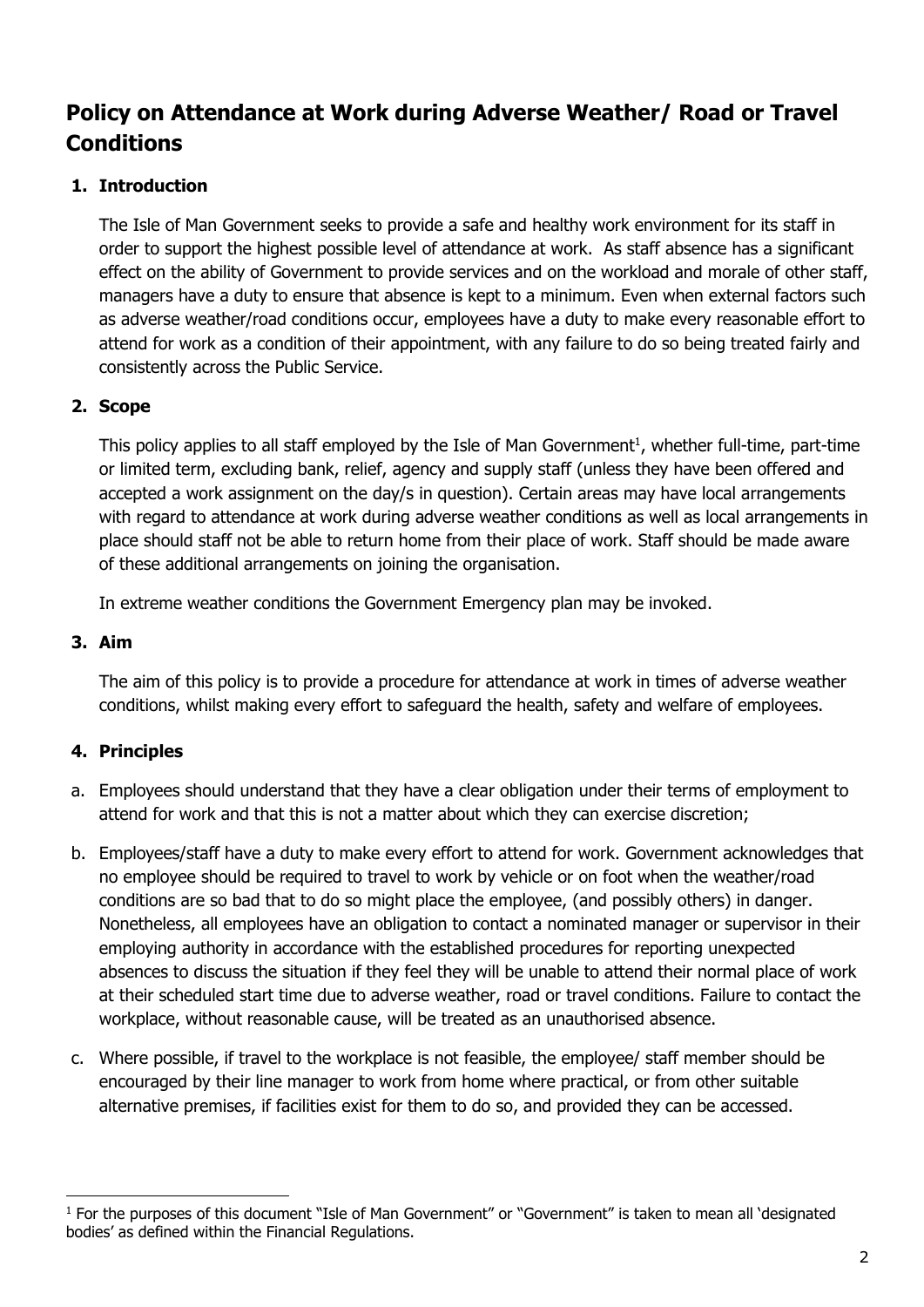- d. Staff who fail to attend for duty because of adverse weather/road conditions have no entitlement to be paid for the period of absence.
- e. Where it is not possible for the employee/staff member to work, the absence will be treated either as annual leave, flexi leave, time off in lieu or alternative unpaid special leave as deemed appropriate by management in consultation with the employee.
- f. However, consideration should given, where there are no provisions for flexi time or TOIL, to reaching an agreement to make up the lost time at a mutually agreeable time and date.
- g. Non-attendance because of domestic responsibilities (e.g. school closures resulting in an employee staying at home to care for their child) should be debited against holiday entitlement (or other credits for working hours) and will not qualify for paid special leave.
- h. If the advice from the authorities is against non-essential travel, this will not entitle employees to paid special leave. If the employee/staff member is away from the Island the same procedure will apply. However, staff who are prevented from returning to the Island due to adverse weather whilst on work-related business will not be required to take leave to account for the absence, however they will be required to keep management informed of their location and be prepared to work remotely if possible.
- i. Any appeal against a decision in relation to this section will be by way of the Grievance Procedure laid down in their terms and conditions.

#### **5. Procedure**

1

- a. In the event that adverse weather conditions affecting travel within the Island occur during normal office hours, the Office of Human Resources will contact the [Highway Services](https://www.gov.im/highways/) (tel. 850000), the [Meteorological Office](https://www.gov.im/weather/) and/or [Isle of Man Public Transport](https://www.gov.im/categories/travel-traffic-and-motoring/bus-and-rail) (tel. 662525) for guidance and will communicate the same to all employing authorities with advice about whether employees should be permitted to leave work early and, if so, on the timing of their departures. <sup>2</sup>
- b. Employees who are seeking information on whether public transport is affected are reminded that in addition to telephoning they can also access the Department of Infrastructure's Facebook page or Twitter feed for information.
- c. Outside of normal office hours, when the Office of Human Resources is closed, the most senior manager on duty within each employing authority will be responsible for making appropriate enquiries and acting on the advice obtained. Special arrangements should be made by employing authorities to deal with staff working in isolated locations and where staff are needed to provide emergency service.
- d. Managers should make contingency arrangements in the event of adverse weather so that there is minimal disruption to essential services. Where possible, employees should be made aware of contingency arrangements in advance, either by way of clear instruction or training where appropriate.

<sup>&</sup>lt;sup>2</sup> Department of Education and Children has separate protocols in respect of schools and teaching staff.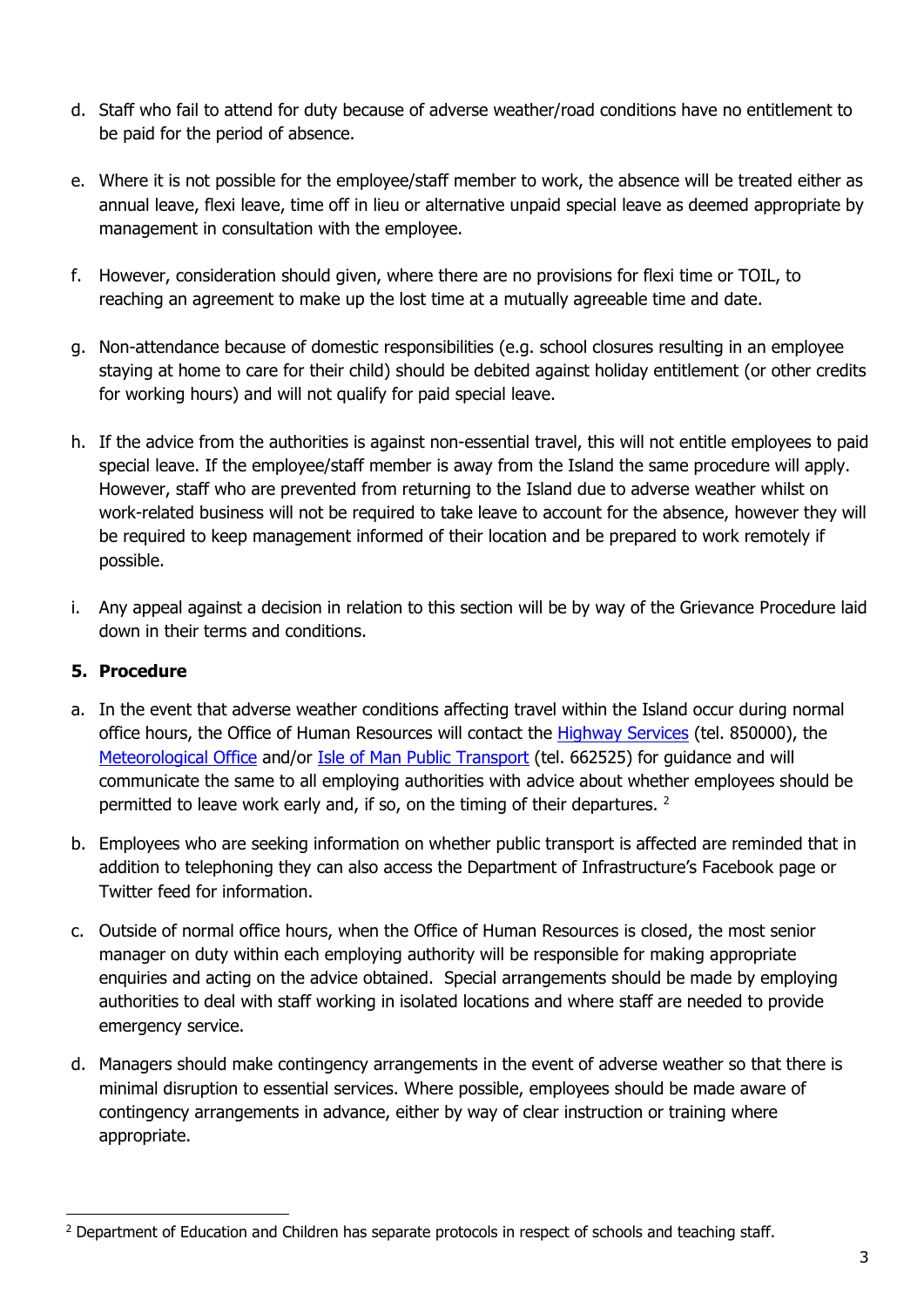- e. Managers are encouraged to talk to staff so that arrangements can be made in advance of any adverse weather or travel difficulties.
- f. Managers will follow the above procedure to determine how to account for any absence/s and should ensure that staff are treated fairly and consistently when applying the procedure.
- g. Special care should be taken when applying this policy where it is known that an employee has mobility problems or a medical/health condition which may be exacerbated by adverse weather conditions.
- h. In all cases, the decision as to whether it is safe to operate bus services is that of the Transport Services Division.

#### **6. Useful contacts**

#### **Isle of Man Highway Services**

Department of Infrastructure Customer Services, Ellerslie Depot, Crosby, Isle of Man, IM4 2HA Telephone: +44 1624 850000; Emergency number: +44 1624 672000 Email: [infrastructure@gov.im](mailto:infrastructure@gov.im)

See also Roadwatch for information on current and upcoming road works: <https://www.gov.im/residents/roadnotifications/>

#### **Isle of Man Public Transport**

Bus and Rail, Banks Circus, Douglas, Isle of Man, IM1 5PT Telephone: +44 1624 662525 (Infoline) Email: [PublicTransport@gov.im](mailto:PublicTransport@gov.im)

#### **Manx [Radio](http://www.manxradio.com/)**

#### **Meteorological Office**

[Weather forecast for the Isle of Man,](https://www.gov.im/weather) Telephone: +44 1624 685685

#### **[Office of Human Resources](https://www.gov.im/hr/howtofindus.xml)**

Office of Human Resources Business Partners and their teams of Human Resources Advisers provide advice and guidance to Public Service managers and staff with regard to all Human Resource management and members of staff and industrial relations issues. Contact: Office of Human Resources, Illiam Dhone House, Circular Road, Douglas IM1 1 AG Tel: +44(0)1624 685000 email: [hr@gov.im](mailto:hr@gov.im) Website: [www.gov.im/hr](http://www.gov.im/hr)

#### **Social Media**

 **Department of Infrastructure [Isle of Man Department of Infrastructure](https://www.gov.im/about-the-government/departments/infrastructure/) [Manx Utilities](https://www.manxutilities.im/)**

 **Department of Home Affairs Constabulary [Isle of Man Constabulary Media Page](https://www.facebook.com/IOMpolicemedia/)**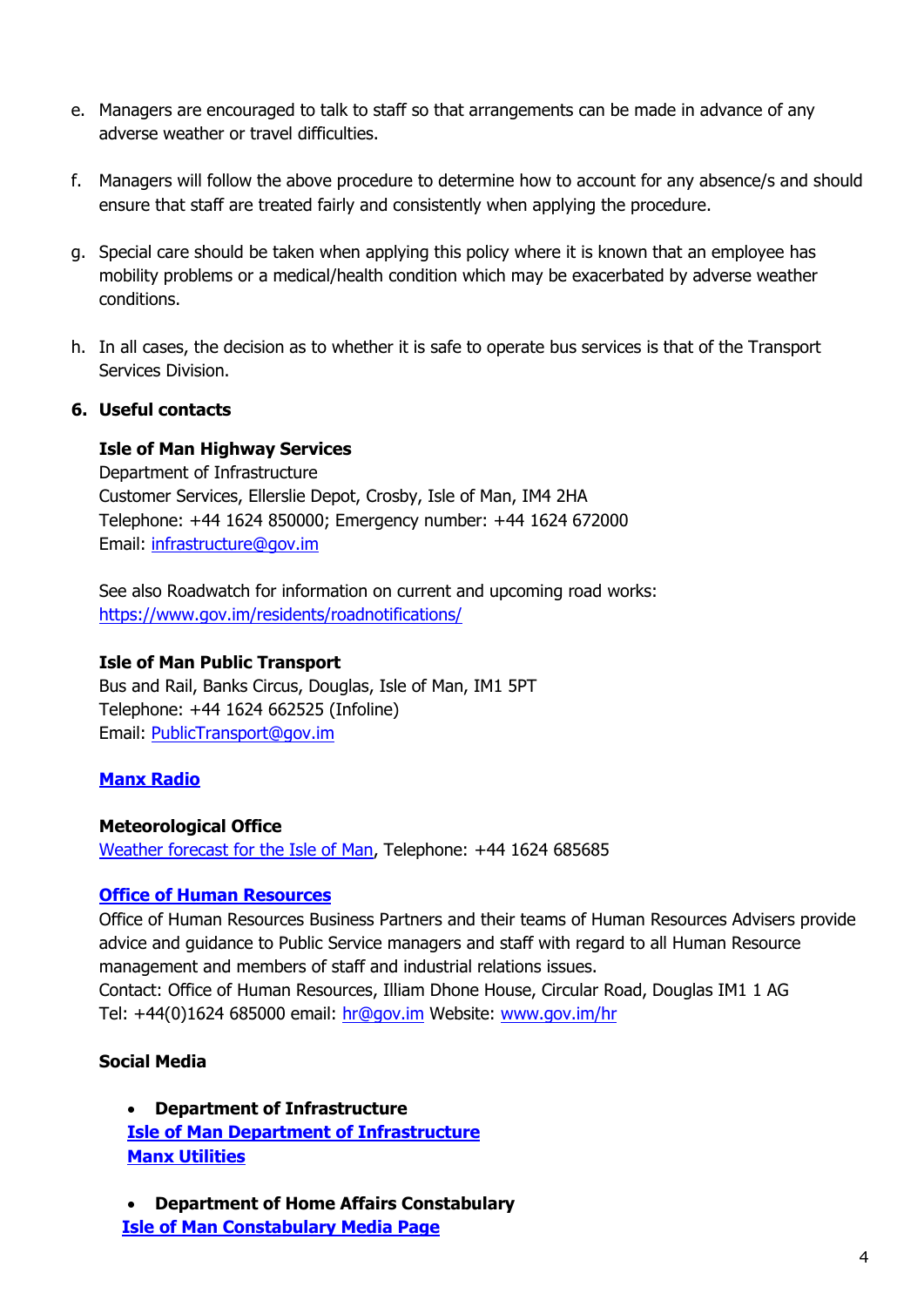#### **[Isle of Man Constabulary Roads Policing Unit](https://www.facebook.com/iomrpu/) [Isle of Man Fire and Rescue Service](https://www.gov.im/categories/home-and-neighbourhood/emergency-services/fire-and-rescue-service/)**

 **Department of Education and Children – School closures** Updates via Twitter account @iomeducation – go onto Twitter and follow